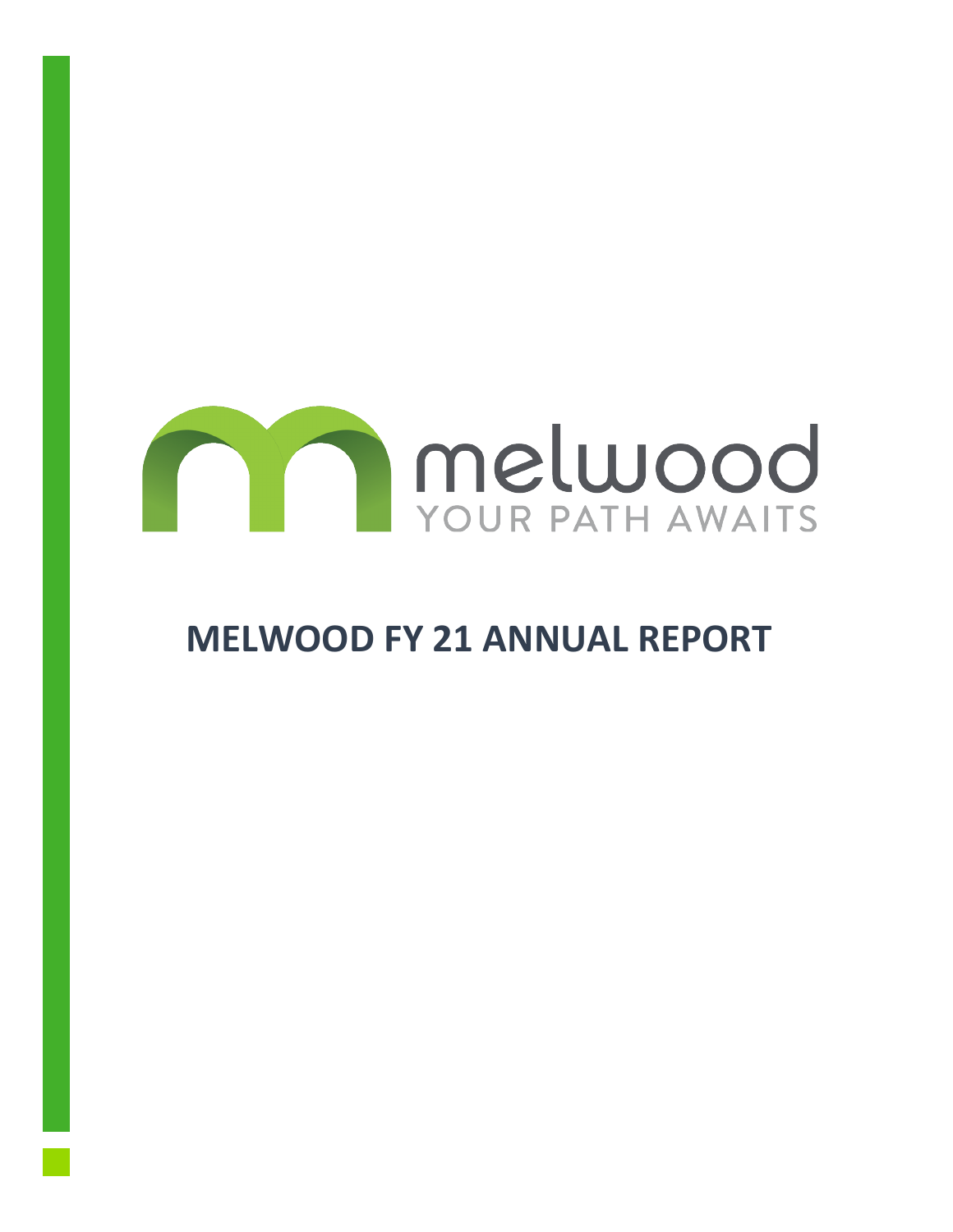## "Melwood's Essential Work"

Melwood is a leading employer, advocate, and preferred provider for people with disabilities. Devoted to creating a world in which people with disabilities are fully included since 1963, Melwood's innovative strategies and programs empower people with isabilities to live, work and thrive in the community.

In October 2020, Melwood's Board of Directors named Larysa Kautz as the organization's new President & CEO. Kautz's appointment came at a pivotal point, as Melwood implemented a strategic plan of sustainable growth, innovative programs, diversified revenue, and data-driven advocacy to modernize key programs and policies impacting employment and economic opportunities for people with disabilities, including the U.S. AbilityOne program. Kautz had previously served as the organization's General Counsel, Chief of Staff, and interim president & CEO.

Building on the objectives of its strategic plan, Melwood also expanded its leadership team with the addition of:

- o **Rebecca Cheraquit,** Chief Program Officer
- o **Scott Gibson,** Chief Strategy Officer
- o **Karl Groninger,** Chief Contract Operations Officer
- o **Kevin Hagerty,** Interim Chief Financial Officer

In addition, Melwood welcomed new members to the Board of Directors: Dave Covington, Dr. Tracy Freeman, and Myron Thomas, who continue to serve our organization with excellent stewardship and strategic guidance.

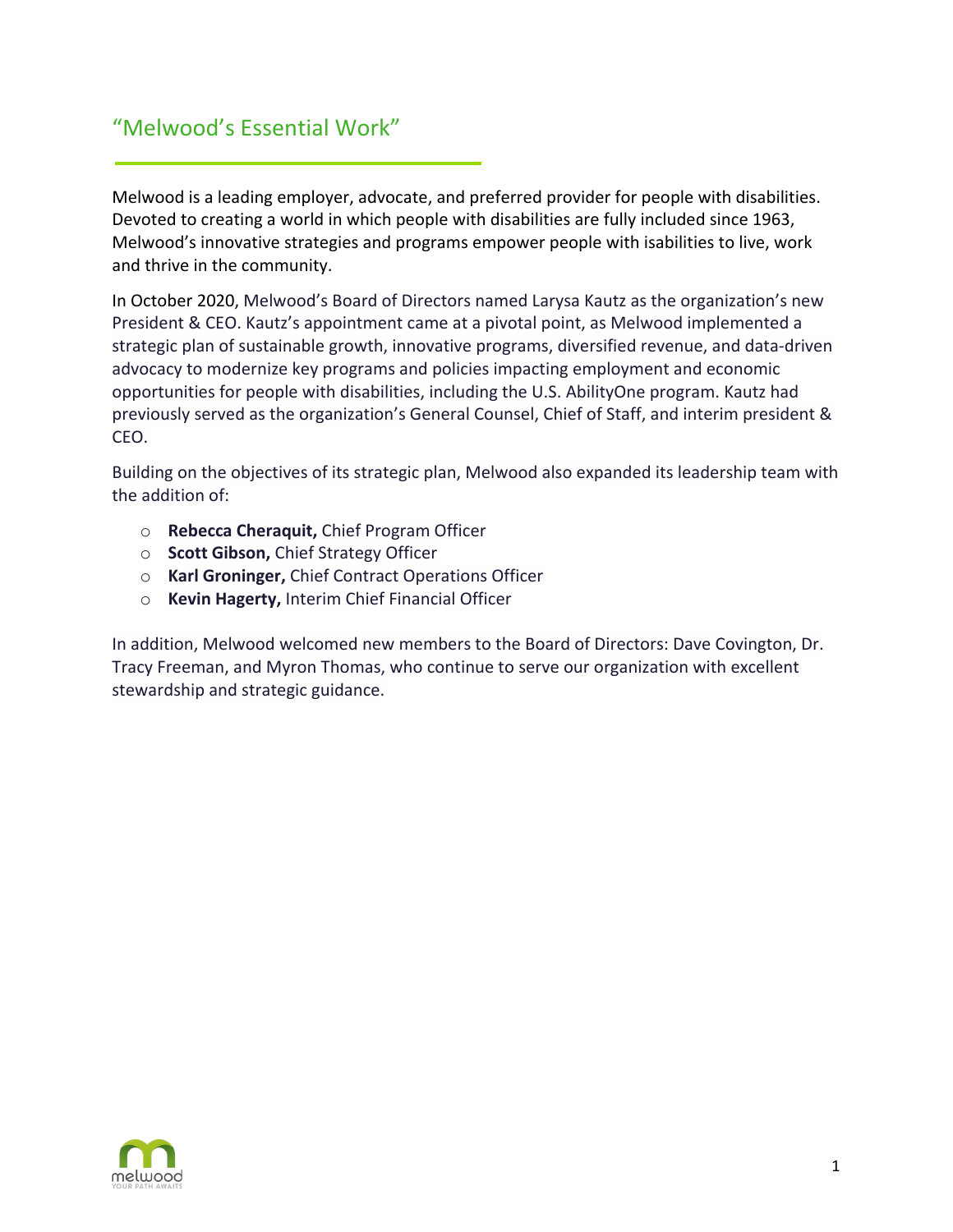### Message from our CEO:

Throughout the COVID-19 Pandemic, Melwood's dedicated and skilled contract workforce delivered high-quality services at more than 60 locations across Maryland, Virginia, and Washington, D.C. Because of the services and talent of our committed workforce, leaders performing critical functions at the highest level to advance health solutions, national security and economic stabilization were able to show up and do their jobs in a clean, safe environment. Our essential workers made us proud, following stringent health and safety protocols, protecting each other and thousands of public servants, and ensuring customer satisfaction through the height of one of the most challenging times in our nation's history.

While our contract workforce kept our federal customers at their best, our community services division continued their essential work empowering people with disabilities to thrive in their communities through job placement, training, coaching and other supportive services. Melwood rapidly pivoted to offering virtual programming to support economic empowerment and career advancement for people with disabilities at a time of immense struggle, supporting more than 2,000 people in FY2021.

Melwood also adapted to meet immediate needs in the community, leveraging its connections and experience to create inclusive health settings for people with disabilities. In March 2021, Melwood hosted its first vaccination clinic in partnership with Giant Pharmacy, and over the following months, vaccinated more than 600 people with disabilities, their caregivers, and members of the community. We worked to educate the public and community on the importance of vaccinations, partnering with Kaiser Permanente to boost vaccination rates and provide trusted information to people with disabilities and their families.



"In a year with many challenges, Melwood kept working, advocating, and empowering people with disabilities. We are pleased to present our FY21 Annual Report sharing the highlights of yet another trailblazing year at Melwood."

Larysa Kautz, President & CEO, Melwood

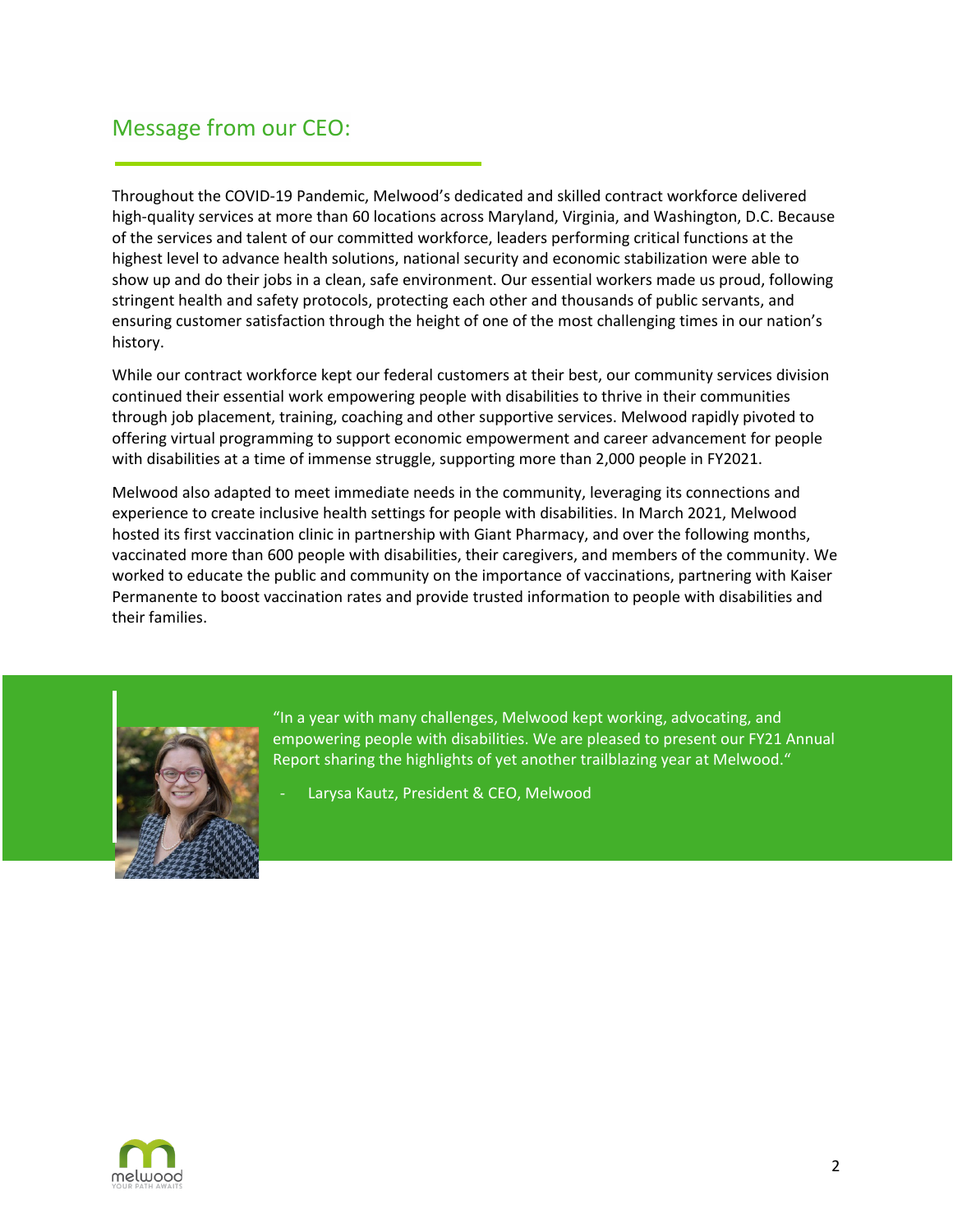#### **Essential Programs**

Melwood's innovative programming empowers children, youth, and adults with disabilities to live, work and thrive independently, where and how they choose. Melwood's career development and exploration programs, and community, employment and wraparound support services are innovative solutions to empower people with disabilities. In FY21:

Melwood launched a pilot program with MITRE to create a playbook for the federal government to identify, train, and promote neurodivergent candidates. Melwood leveraged its abil*IT* program to train and place multiple candidates at the National Geospatial Intelligence Agency and provided one of the



first proven pipelines for neurodivergent candidates to be directly hired into tech and tech-adjacent jobs within the federal workforce.

Melwood launched an exciting new career development program, Building Paths. With the high labor demand and ripe career opportunities in the skilled trades, Melwood is now building on the success of the abil*IT* program to prepare people with disabilities to excel and succeed in the

skilled trades and construction field. In partnership with the College of Southern Maryland, Building

Paths consists of both construction pre-apprenticeship credentialing and professional development training. The program is designed to ensure participants are equipped with the technical know-how and soft skills to enter the skilled trades and construction field through a job or apprenticeship program.

Melwood Offered "Camp In a Box." Due to COVID-19, Melwood was unable to offer Camp Accomplish in person in the summer of 2020, but that didn't stop our incredible team from launching a 10-week "Camp In a Box" activity program to ensure Melwood continued to operate as a resource to community members and families. Made possible by a Charles County Charitable Trust



grant, a total of 574 boxes were distributed to youth in Charles County, Maryland, serving 104 people in 2020. Camp Accomplish reopened its doors in the summer of 2021 for in-person day camp activities, but continued to offer "Camp In a Box" to give every child the opportunity to participate in Melwood's engaging summer camp experience, whether at home or in person.

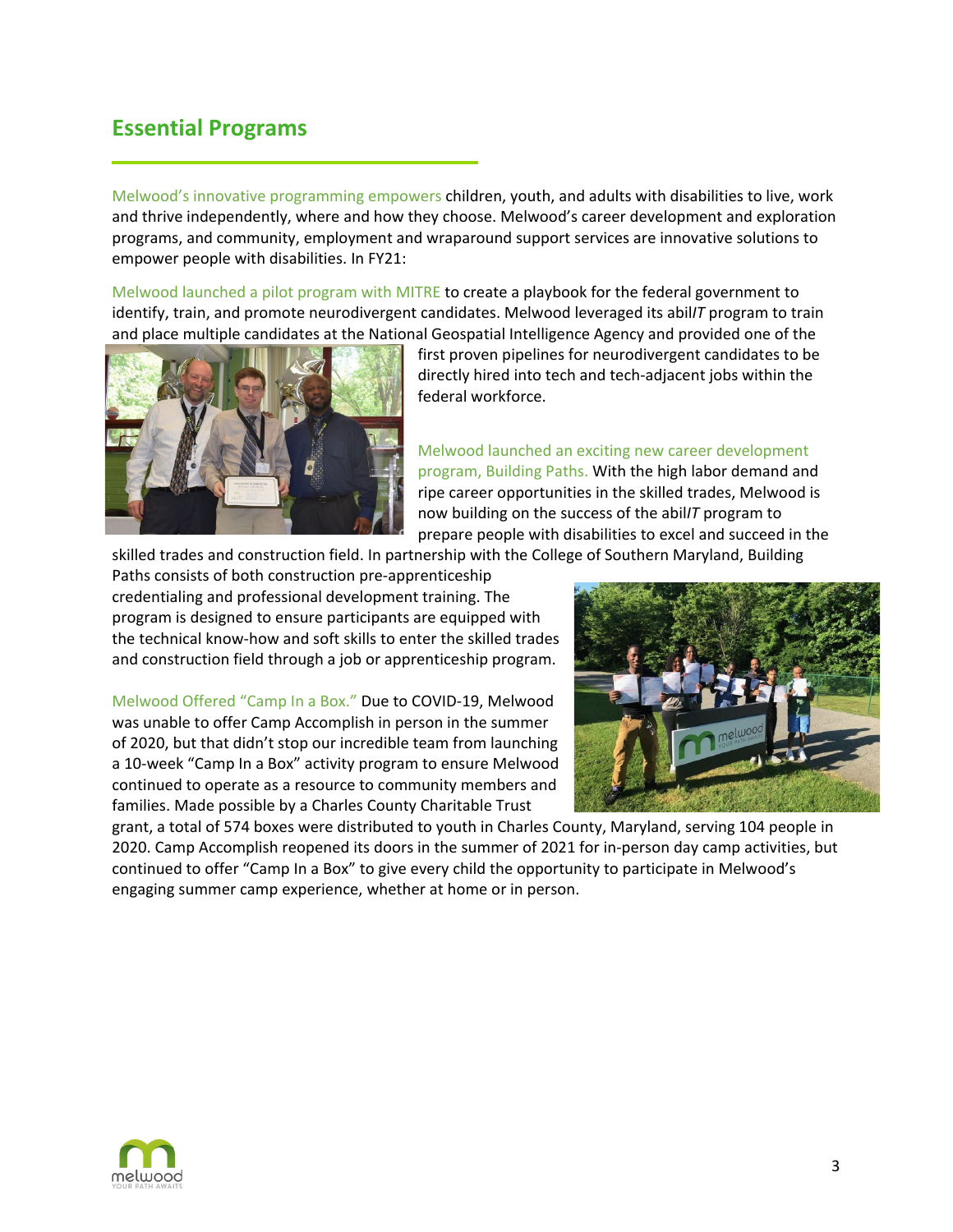#### **Essential Work**

Melwood provides best-in-class business solutions, including facilities maintenance, custodial, groundskeeping, document management, and other services to public and private customers. Melwood's dedicated and skilled workforce delivers high-quality services at more than 60 locations across Maryland, Virginia, and Washington D.C. In FY21:

Melwood continued to deliver high-quality services for all of our public and private customers while growing the field of employment for people with disabilities.

Melwood was selected by SourceAmerica for several commercial staffing opportunities, continuing to grow Melwood's stake across expanding industries. Government contractor Enabled Intelligence (E.I.) wanted to hire neurodivergent individuals for part-time positions as data annotators and then transition them to full-time employees. Again, graduates from our abil*IT* program served as an ideal pipeline, staffing 5 positions for E.I. Through its partnership with SourceAmerica, Melwood also staffed new roles across the clerical and administrative, health care, IT services, retail, and industrial fields. With these new contracts in expanding lines of business, Melwood continues to offer new career opportunities and meaningful employment for people with disabilities.

**SourceAmerica.** 





We also increased our emphasis on competing for non-AbilityOne opportunities in adjacent markets to our AbilityOne projects. Melwood was selected to support the General Services Administration (GSA) 18F office – a highly skilled team of digital experts that collaborates with other agencies to improve the user experience of government services by helping them build and buy technology. Our involvement includes employing our abilIT graduates to work on short duration User Experience (UX) Testing projects and report the results of their "experience" testing back to the 18F program office. Through this opportunity and more, Melwood continues to grow its presence as a leading employer and source for candidates in the Information Technology space.

In another demonstration of Melwood's essential work to fight COVID-19, Melwood was contracted by the Washington Metro Area Transit Authority (WMATA) to individually wrap and package 500,000 masks to protect commuters during the COVID-19 Pandemic. As the region returned to the office, our workforce ensured WMATA riders had the critical personal protective equipment to remain safe and healthy.

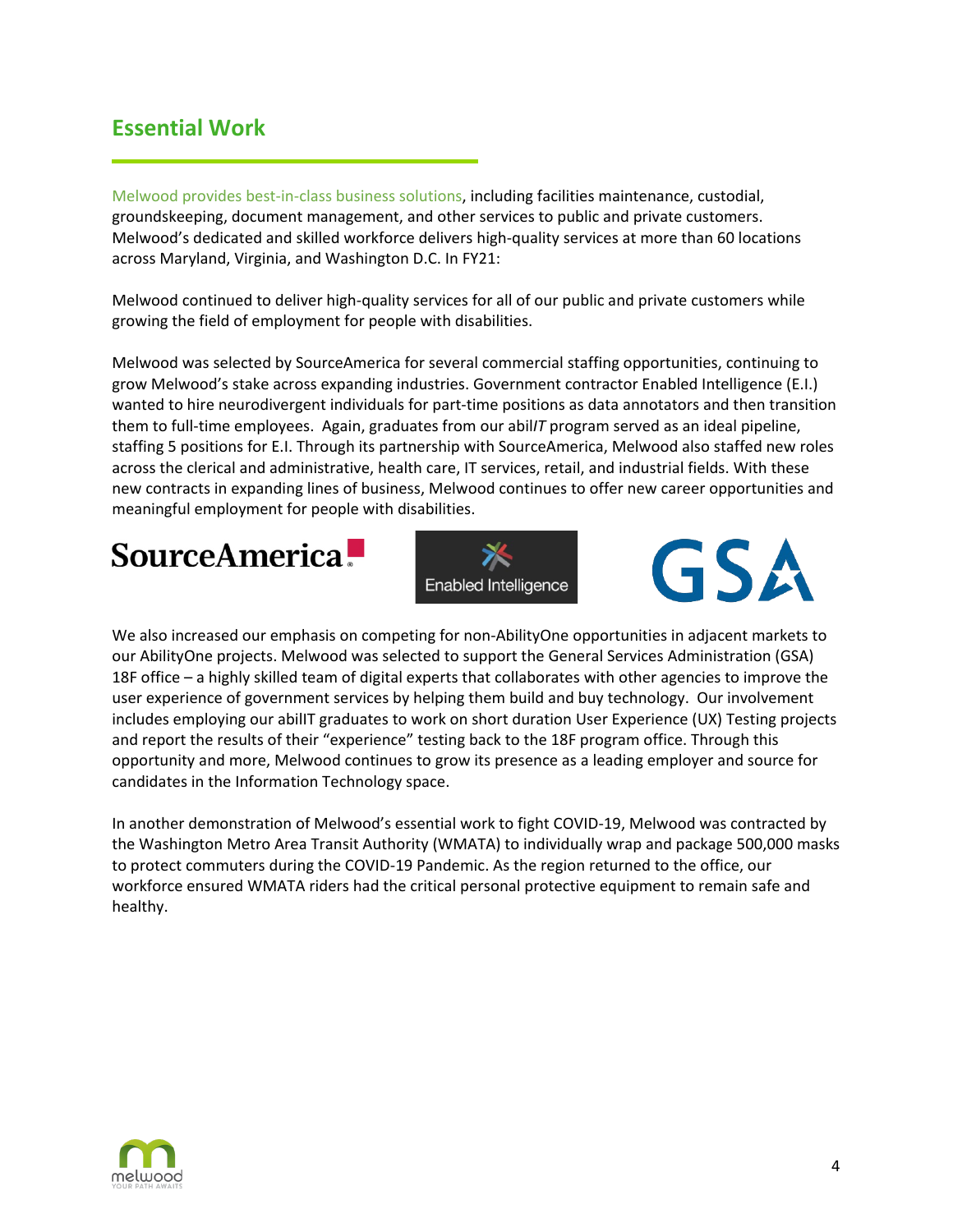#### **Essential Leadership**

AS AN INNOVATOR, EDUCATOR, AND ADVOCATE, Melwood is passionate about sharing its knowledge and expertise to expand and grow disability employment. We are committed to achieving full inclusion of people with disabilities in the community. Melwood advocates for federal, state, and local policies that support fully inclusive workplaces and communities, including fair and competitive pay, training for career exploration and advancement, and opportunities to build paths to independence. In FY21:

Melwood grew our advocacy and outreach, providing proactive education and initiating strategic bipartisan relationship building with congressional offices in support of key federal initiatives, including the phase out of the subminimum wage for people with disabilities, the need for funding for home and community-based services, greater tax incentives for employment of people with disabilities, and other policy initiatives supporting workforce development and equity.

Melwood held the 2020 Neurodiverse Employment Conference: Breaking Workforce Barriers in conjunction with the Javits-Wagner-O'Day (JWOD) Legal and Policy Symposium, hosting more than 600 virtual attendees. The summit covered an array of topics, including a session focused on inclusive workplace design for neurodiverse talent, competition and pricing in the AbilityOne Program, and more. The summit concluded with a fireside chat with the Chairman of the National Council on Disability, Neil Romano, and a panel discussion featuring Maria Town, President & CEO of the America Association for People with Disabilities (AAPD); Rebecca Cokley, Director of Disability Justice Initiative for the Center for American Progress (CAP); and Julie Christensen, Director of Policy & Advocacy, Interim Executive Director for the Association of People Supporting Employment First (APSE).

Melwood held a successful virtual commemoration of the Americans with Disabilities Act's 30th Anniversary. Our discussion included Chairman Bobby Scott (VA-D-3); Dr. Scott Robertson from the U.S. Department of Labor; Maria Town, President and CEO of the American Association of People with Disabilities; corporate leaders from MITRE and CAI; and participants from Melwood's NASA Goddard site and abilIT. Over 140 viewers participated in the program.

Melwood partnered with the National Organization on Disability to host a Congressional Briefing, highlighting the role of the federal government as a catalyst for inclusion and offering policy recommendations to increase hiring for people with disabilities by federal contractors.

#### Melwood also participated in SourceAmerica's Grassroots Advocacy Conference and

conducted meetings with Congressional representatives across Virginia and Maryland. Tawana Freeman, a 25-year Melwood employee, joined the meetings and shared her story of how Melwood and the AbilityOne Program changed her life by empowering her to achieve her dreams (clic[k HERE](https://melwood.org/newsroom/news/melwood-employee-tawana-freeman-advocates-on-capitol-hill-for-people-with-disabilities/) to view Tawana's story).